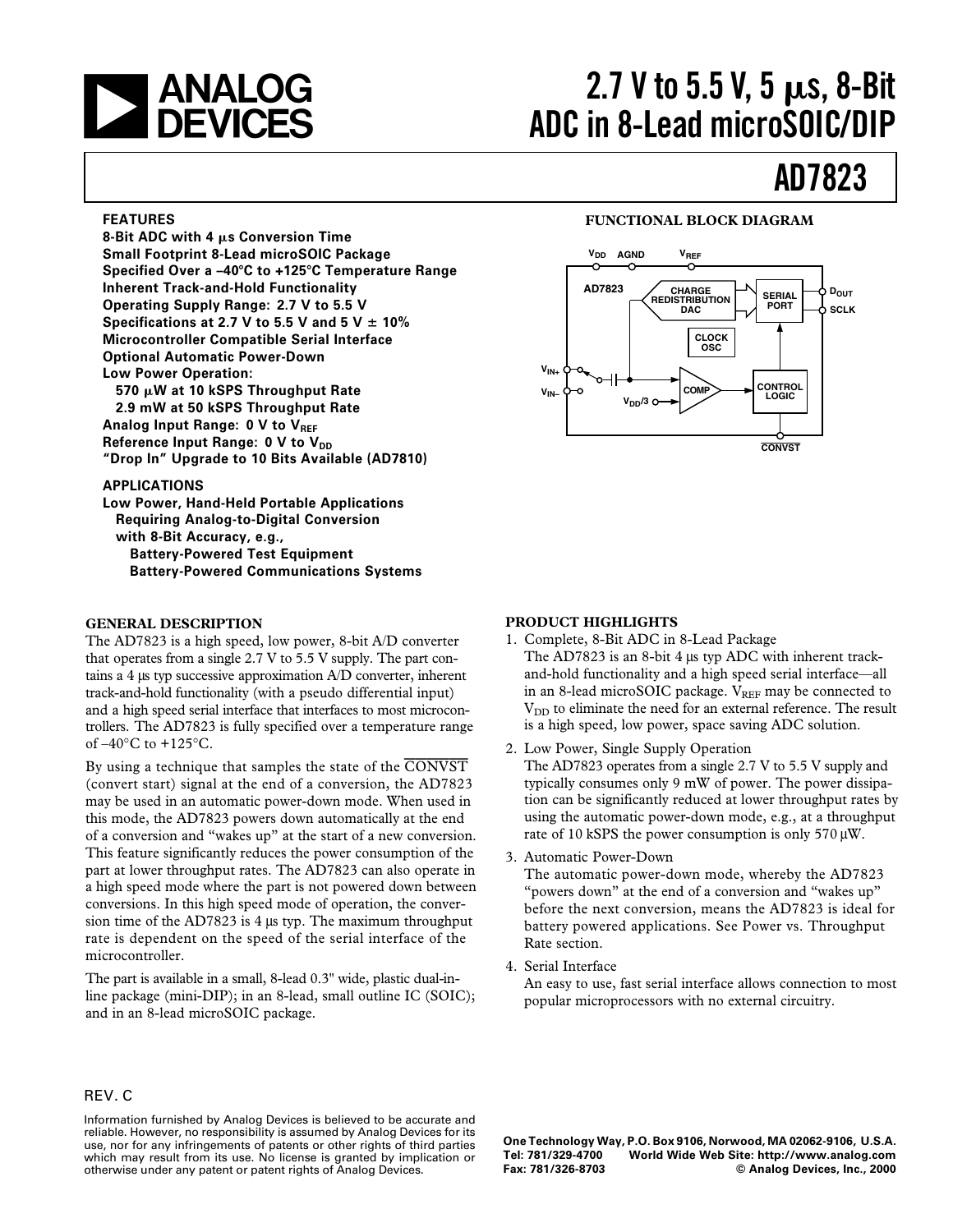# $AD7823-SPECIFICATIONS$  (GND  $= 0$  V, V<sub>REF</sub>  $=$  V<sub>DD</sub>. All specifications  $-40^{\circ}$ C to  $+125^{\circ}$ C unless otherwise noted.)

| Parameter                                                                                                                                                                                                                                                                     | <b>Y</b> Version                                                   | Unit                                                                              | <b>Test Conditions/Comments</b>                                                                         |
|-------------------------------------------------------------------------------------------------------------------------------------------------------------------------------------------------------------------------------------------------------------------------------|--------------------------------------------------------------------|-----------------------------------------------------------------------------------|---------------------------------------------------------------------------------------------------------|
| DYNAMIC PERFORMANCE<br>Signal to (Noise + Distortion) Ratio <sup>1, 2</sup><br>Total Harmonic Distortion <sup>1</sup><br>Peak Harmonic or Spurious Noise <sup>1</sup><br>Intermodulation Distortion <sup>2</sup><br>2nd Order Terms<br>3rd Order Terms                        | 48<br>$-70$<br>$-70$<br>$-77$<br>$-77$                             | $dB$ min<br>$dB$ typ<br>$dB$ typ<br>dB typ<br>$dB$ typ                            | $f_{IN}$ = 30 kHz, $f_{SAMPLE}$ = 133 kHz<br>$fa = 48$ kHz, $fb = 48.5$ kHz                             |
| DC ACCURACY<br>Resolution<br>Relative Accuracy <sup>1</sup><br>Differential Nonlinearity (DNL) <sup>1</sup><br>Gain Error <sup>1</sup><br>Offset Error <sup>1</sup><br>Total Unadjusted Error <sup>1</sup><br>Minimum Resolution for Which<br>No Missing Codes Are Guaranteed | 8<br>$\pm 0.5$<br>±0.5<br>$\pm 1$<br>$\pm 1$<br>$\pm 1$<br>$\,8\,$ | <b>Bits</b><br>LSB max<br>LSB max<br>LSB max<br>LSB max<br>LSB max<br><b>Bits</b> |                                                                                                         |
| <b>ANALOG INPUT</b><br>Input Voltage Range<br>Input Leakage Current <sup>2</sup><br>Input Capacitance <sup>2</sup>                                                                                                                                                            | $\mathbf{0}$<br>$\rm V_{REF}$<br>$\pm 1$<br>15                     | V min<br>V max<br>µA max<br>pF max                                                |                                                                                                         |
| REFERENCE INPUTS <sup>2</sup><br>V <sub>REF</sub> Input Voltage Range<br>Input Leakage Current<br>Input Capacitance                                                                                                                                                           | 1.2<br>$V_{DD}$<br>$\pm 1$<br>20                                   | V min<br>V max<br>µA max<br>pF max                                                |                                                                                                         |
| LOGIC INPUTS <sup>2</sup><br>V <sub>INH</sub> , Input High Voltage<br>V <sub>INL</sub> , Input Low Voltage<br>Input Current, I <sub>IN</sub><br>Input Capacitance, $C_{IN}$                                                                                                   | 2.0<br>0.4<br>$\pm 1$<br>8                                         | V min<br>V max<br>µA max<br>pF max                                                | Typically 10 nA, $V_{IN} = 0$ V to $V_{DD}$                                                             |
| <b>LOGIC OUTPUTS</b><br>Output High Voltage, V <sub>OH</sub><br>Output Low Voltage, V <sub>OL</sub><br>High Impedance Leakage Current<br>High Impedance Capacitance                                                                                                           | 2.4<br>0.4<br>$\pm 1$<br>15                                        | V min<br>V max<br>µA max<br>pF max                                                | $I_{\text{SOURCE}}$ = 200 µA<br>$I_{\text{SINK}}$ = 200 µA                                              |
| <b>CONVERSION RATE</b><br><b>Conversion Time</b><br>Track/Hold Acquisition Time <sup>1</sup>                                                                                                                                                                                  | $\overline{4}$<br>100                                              | us typ<br>ns max                                                                  | See DC Acquisition Section                                                                              |
| POWER SUPPLY<br>$V_{DD}$<br>$I_{DD}$                                                                                                                                                                                                                                          | $2.7 - 5.5$<br>3.5                                                 | Volts<br>mA max                                                                   | For Specified Performance<br>Sampling at 133 kSPS and Logic<br>Inputs @ $V_{DD}$ or 0 V. $V_{DD} = 5$ V |
| Power Dissipation<br>Power-Down Mode<br>$I_{DD}$<br>Power Dissipation<br><b>Automatic Power Down</b><br>1 kSPS Throughput<br>10 kSPS Throughput<br>50 kSPS Throughput                                                                                                         | 17.5<br>1<br>5<br>54<br>540<br>2.7                                 | mW max<br>µA max<br>$\mu$ W max<br>$\mu W$ max<br>µW max<br>mW max                | Nominal Supplies<br>Nominal Supplies<br>$V_{DD}$ = 3 V                                                  |

NOTES

<sup>1</sup>See Terminology.

2 Sample tested during initial release and after any redesign or process change that may affect this parameter.

Specifications subject to change without notice.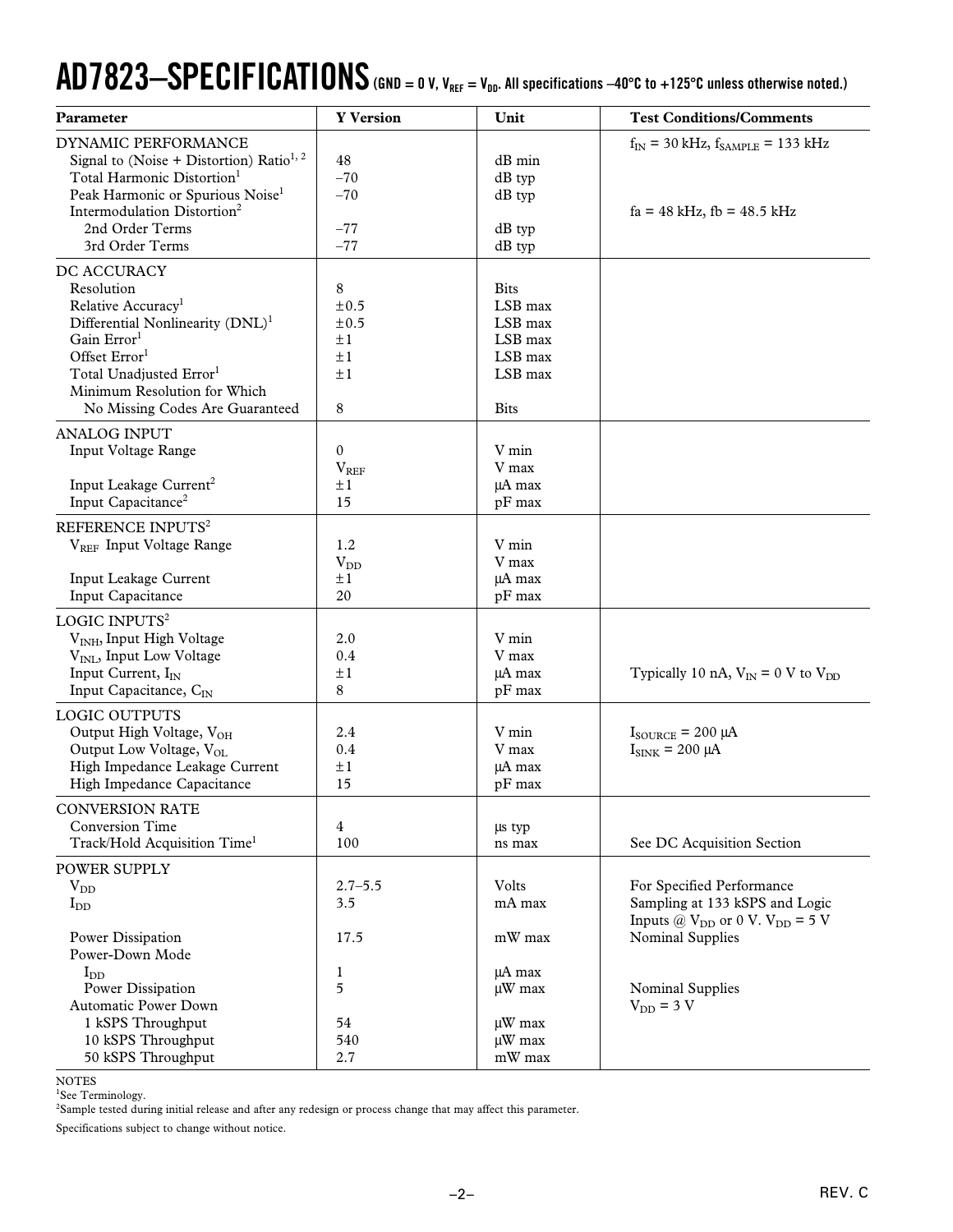| Parameter            | $V_{DD} = 5 V \pm 10\%$ | $V_{DD} = 3 V \pm 10\%$ | Unit           | <b>Conditions/Comments</b>                            |
|----------------------|-------------------------|-------------------------|----------------|-------------------------------------------------------|
| $t_1$                |                         |                         | $\mu s$ (max)  | Conversion Time Mode 1 Operation (High Speed Mode)    |
| $t_2$                | 20                      | 20                      | $ns$ ( $min$ ) | <b>CONVST Pulsewidth</b>                              |
| $t_3$                | 25                      | 25                      | $ns$ ( $min$ ) | <b>SCLK High Pulsewidth</b>                           |
| $\mathsf{t}_4$       | 25                      | 25                      | $ns$ ( $min$ ) | <b>SCLK Low Pulsewidth</b>                            |
| $t_5^3$              |                         |                         | $ns$ (min)     | CONVST Rising Edge to SCLK Rising Edge Set-Up Time    |
| $t_6^3$              | 10                      | 10                      | $ns$ (max)     | SCLK Rising Edge to $D_{\text{OUT}}$ Data Valid Delay |
| $t_7^3$              |                         |                         | $ns$ (max)     | Data Hold Time after Rising Edge SCLK                 |
| $t_8^{3, 4}$         | 20                      | 20                      | $ns$ (max)     | Bus Relinquish Time after Falling Edge of SCLK        |
|                      | 10                      | 10                      | $ns$ ( $min$ ) |                                                       |
| t <sub>powerup</sub> | 1.5                     | 1.5                     | $\mu s$ (max)  | Power-Up Time                                         |

NOTES

<sup>1</sup>Sample tested to ensure compliance.

 $2$ See Figures 14, 15 and 16.

<sup>3</sup>These numbers are measured with the load circuit of Figure 1. They are defined as the time required for the o/p to cross 0.8 V or 2.4 V for V<sub>DD</sub> = 5 V ± 10% and 0.4 V or 2 V for V<sub>DD</sub> = 3 V  $\pm$  10%.

<sup>4</sup>Derived from the measured time taken by the data outputs to change 0.5 V when loaded with the circuit of Figure 1. The measured number is then extrapolated back to remove the effects of charging or discharging the 50 pF capacitor. This means that the time quoted in the Timing Characteristics,  $t_8$ , is the true bus relinquish time of the part and as such is independent of external bus loading capacitances.

Specifications subject to change without notice.

#### **ABSOLUTE MAXIMUM RATINGS\***

| $(T_A = 25^{\circ}$ C unless otherwise noted)                                    |
|----------------------------------------------------------------------------------|
|                                                                                  |
| Digital Input Voltage to GND                                                     |
|                                                                                  |
| Digital Output Voltage to GND                                                    |
|                                                                                  |
|                                                                                  |
| Analog Inputs                                                                    |
|                                                                                  |
| Storage Temperature Range $\ldots \ldots \ldots -65$ °C to +150°C                |
| Junction Temperature $\dots\dots\dots\dots\dots\dots\dots\dots\dots150^{\circ}C$ |
| Plastic DIP Package, Power Dissipation  450 mW                                   |
|                                                                                  |
|                                                                                  |
| Lead Temperature, Soldering (10 sec) $\ldots \ldots \ldots$ 260°C                |
|                                                                                  |

\*Stresses above those listed under Absolute Maximum Ratings may cause permanent damage to the device. This is a stress rating only; functional operation of the device at these or any other conditions above those listed in the operational sections of this specification is not implied. Exposure to absolute maximum rating conditions for extended periods may affect device reliability.

#### **ORDERING GUIDE**

| Model     | Linearity<br>Error | <b>Temperature</b><br>Range         | <b>Branding</b><br>Information | Package<br>Option* |
|-----------|--------------------|-------------------------------------|--------------------------------|--------------------|
| AD7823YN  | $\pm$ 1 LSB        | $-40^{\circ}$ C to $+125^{\circ}$ C |                                | $N-8$              |
| AD7823YR  | $±1$ LSB           | $-40^{\circ}$ C to $+125^{\circ}$ C |                                | $SO-8$             |
| AD7823YRM | $+1$ LSB           | $-40^{\circ}$ C to $+125^{\circ}$ C | C2Y                            | $RM-8$             |

\*N = plastic DIP; RM = microSOIC; SO = small outline IC (SOIC).



Figure 1. Load Circuit for Digital Output Timing Specifications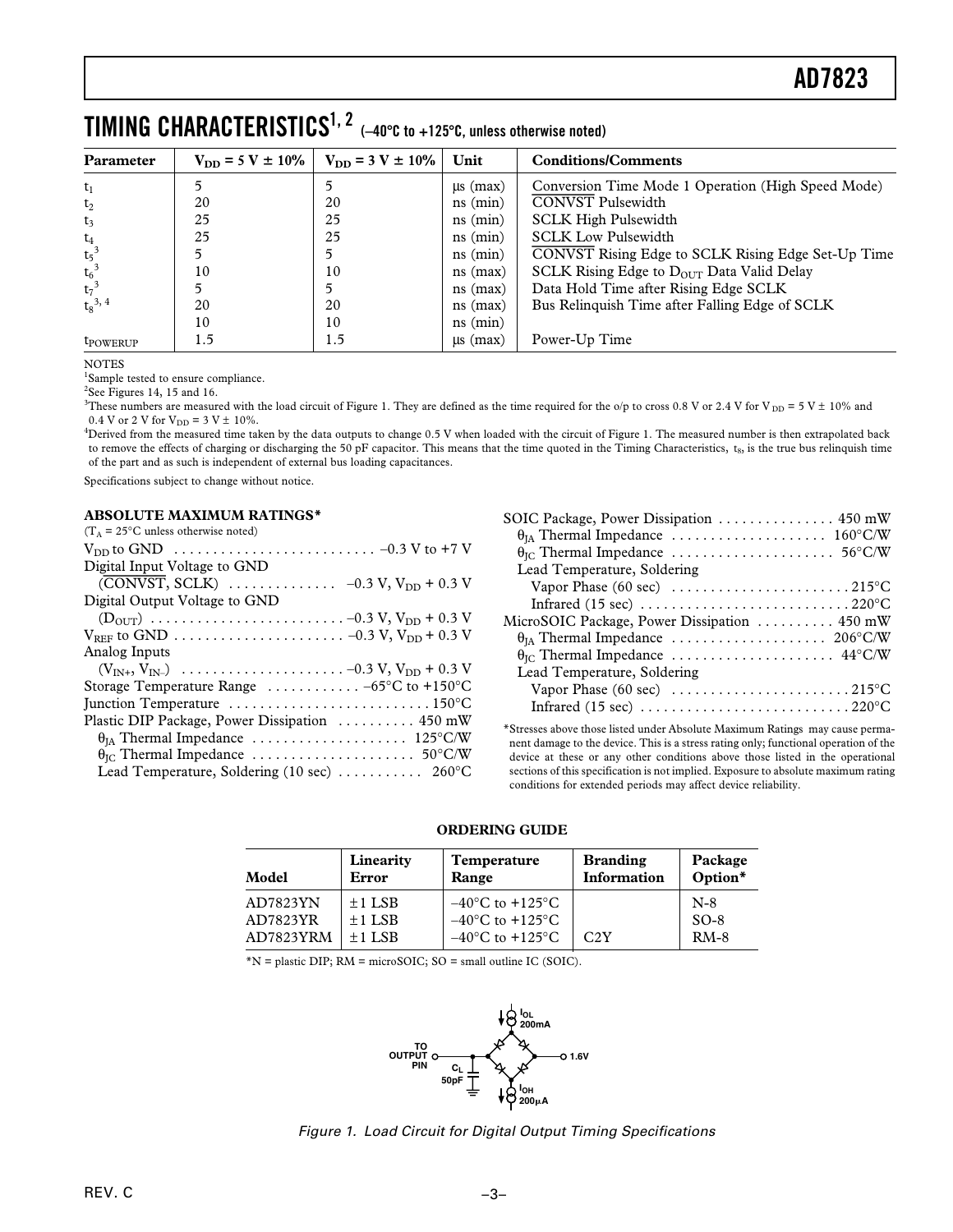# **PIN FUNCTION DESCRIPTIONS**

| Pin No.        | <b>Mnemonic</b>  | Description                                                                                                                                                                                                                                                                                                                                                                                                                                |
|----------------|------------------|--------------------------------------------------------------------------------------------------------------------------------------------------------------------------------------------------------------------------------------------------------------------------------------------------------------------------------------------------------------------------------------------------------------------------------------------|
|                | <b>CONVST</b>    | Convert Start. Falling edge puts the track-and-hold into hold mode and initiates a conversion.<br>A rising edge on the CONVST pin enables the serial port of the AD7823. This is useful in<br>multipackage applications where a number of devices share the same serial bus. The state of<br>this pin at the end of conversion also determines whether the part is powered down or not.<br>See Operating Modes section of this data sheet. |
| 2              | $V_{IN^+}$       | Positive input of the pseudo differential analog input.                                                                                                                                                                                                                                                                                                                                                                                    |
| 3              | $V_{IN}$         | Negative input of the pseudo differential analog input.                                                                                                                                                                                                                                                                                                                                                                                    |
| 4              | <b>GND</b>       | Ground reference for analog and digital circuitry.                                                                                                                                                                                                                                                                                                                                                                                         |
| 5              | $V_{REF}$        | External reference is connected here.                                                                                                                                                                                                                                                                                                                                                                                                      |
| 6              | $D_{\text{OUT}}$ | Serial data is shifted out on this pin.                                                                                                                                                                                                                                                                                                                                                                                                    |
| $\overline{7}$ | <b>SCLK</b>      | Serial Clock. An external serial clock is applied here.                                                                                                                                                                                                                                                                                                                                                                                    |
| 8              | $\rm V_{DD}$     | Positive Supply Voltage 2.7 V to 5.5 V.                                                                                                                                                                                                                                                                                                                                                                                                    |

## **PIN CONFIGURATION DIP/SOIC/microSOIC**

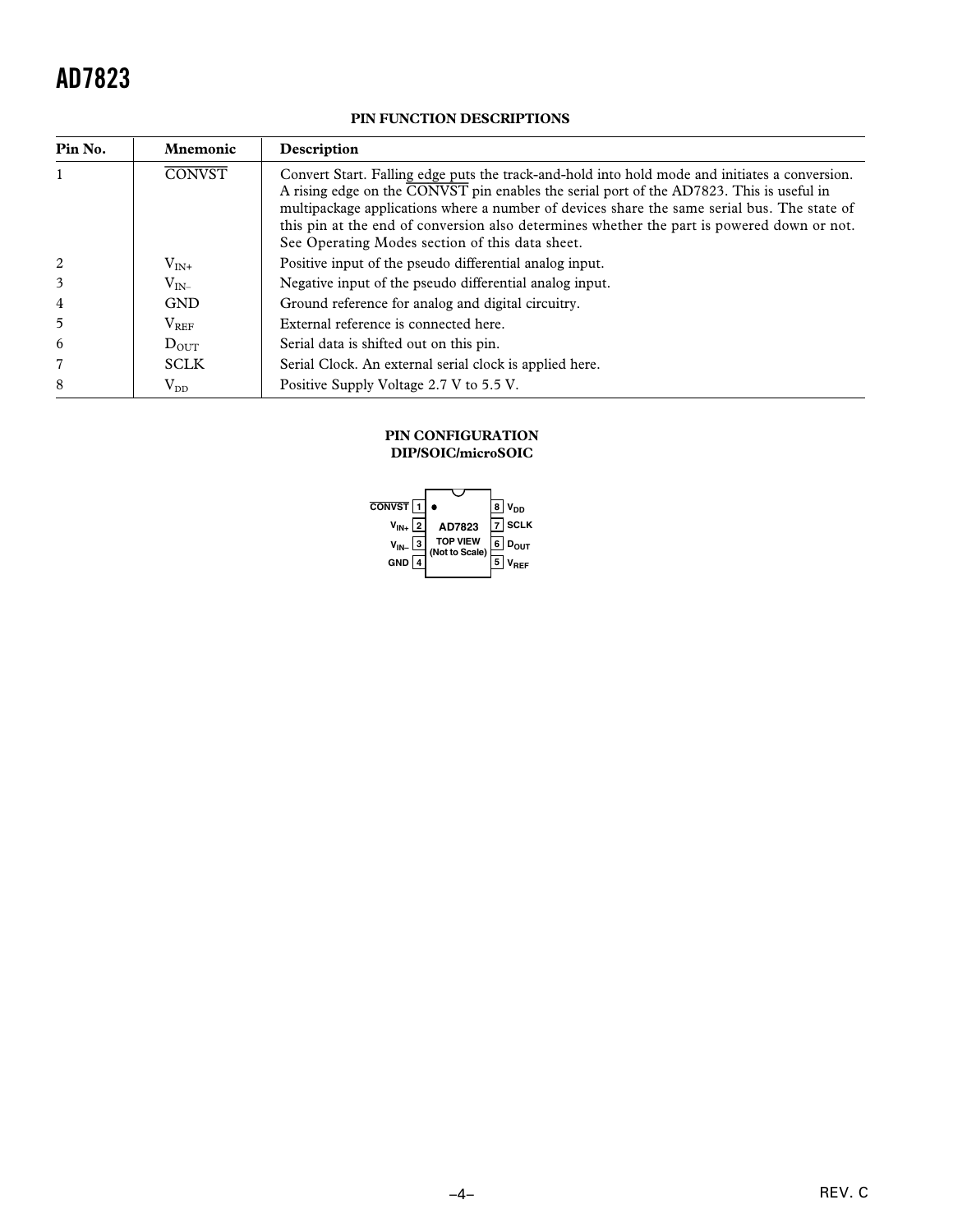#### **TERMINOLOGY**

#### **Signal to (Noise + Distortion) Ratio**

This is the measured ratio of signal to (noise + distortion) at the output of the A/D converter. The signal is the rms amplitude of the fundamental. Noise is the rms sum of all nonfundamental signals up to half the sampling frequency  $(f_s/2)$ , excluding dc. The ratio is dependent upon the number of quantization levels in the digitization process; the more levels, the smaller the quantization noise. The theoretical signal to (noise + distortion) ratio for an ideal N-bit converter with a sine wave input is given by:

*Signal to* (*Noise* + *Distortion*) = (6.02*N* + 1.76) *dB*

Thus for an 8-bit converter, this is 50 dB.

#### **Total Harmonic Distortion**

Total harmonic distortion (THD) is the ratio of the rms sum of harmonics to the fundamental. For the AD7823 it is defined as:

*THD (dB)* = 20 log 
$$
\frac{\sqrt{V_2^2 + V_3^2 + V_4^2 + V_5^2 + V_6^2}}{V_1}
$$

where  $V_1$  is the rms amplitude of the fundamental and  $V_2$ ,  $V_3$ ,  $V_4$ ,  $V_5$  and  $V_6$  are the rms amplitudes of the second through the sixth harmonics.

#### **Peak Harmonic or Spurious Noise**

Peak harmonic or spurious noise is defined as the ratio of the rms value of the next largest component in the ADC output spectrum (up to  $f<sub>S</sub>/2$  and excluding dc) to the rms value of the fundamental. Normally, the value of this specification is determined by the largest harmonic in the spectrum, but for parts where the harmonics are buried in the noise floor, it will be a noise peak.

#### **Intermodulation Distortion**

With inputs consisting of sine waves at two frequencies, fa and fb, any active device with nonlinearities will create distortion products at sum and difference frequencies of mfa  $\pm$  nfb where  $m, n = 0, 1, 2, 3$ , etc. Intermodulation terms are those for which neither m nor n are equal to zero. For example, the second order terms include (fa + fb) and (fa – fb), while the third order terms include  $(2fa + fb)$ ,  $(2fa - fb)$ ,  $(fa + 2fb)$  and  $(fa - 2fb)$ .

**Typical Performance Characteristics**



Figure 2. Power vs. Throughput

The AD7823 is tested using the CCIF standard where two input frequencies near the top end of the input bandwidth are used. In this case, the second and third order terms are of different significance. The second order terms are usually distanced in frequency from the original sine waves while the third order terms are usually at a frequency close to the input frequencies. As a result, the second and third order terms are specified separately. The calculation of the intermodulation distortion is as per the THD specification where it is the ratio of the rms sum of the individual distortion products to the rms amplitude of the fundamental expressed in dBs.

#### **Relative Accuracy**

Relative accuracy or endpoint nonlinearity is the maximum deviation from a straight line passing through the endpoints of the ADC transfer function.

#### **Differential Nonlinearity**

This is the difference between the measured and the ideal 1 LSB change between any two adjacent codes in the ADC.

#### **Offset Error**

This is the deviation of the first code transition (0000 . . . 000) to  $(0000 \ldots 001)$  from the ideal, i.e., AGND + 1 LSB.

#### **Gain Error**

This is the deviation of the last code transition (1111 . . . 110) to  $(1111 \dots 111)$  from the ideal (i.e.,  $V_{REF}$  – 1 LSB) after the offset error has been adjusted out.

#### **Track/Hold Acquisition Time**

Track/hold acquisition time is the time required for the output of the track/hold amplifier to reach its final value, within  $\pm$  1/2 LSB, after the end of conversion (the point at which the track/hold returns to track mode). It also applies to situations where there is a step input change on the input voltage applied to the  $V_{IN^+}$  input of the AD7823. It means that the user must wait for the duration of the track/hold acquisition time, after the end of conversion or after a step input change to  $V_{IN}$ , before starting another conversion to ensure that the part operates to specification.



Figure 3. AD7823 SNR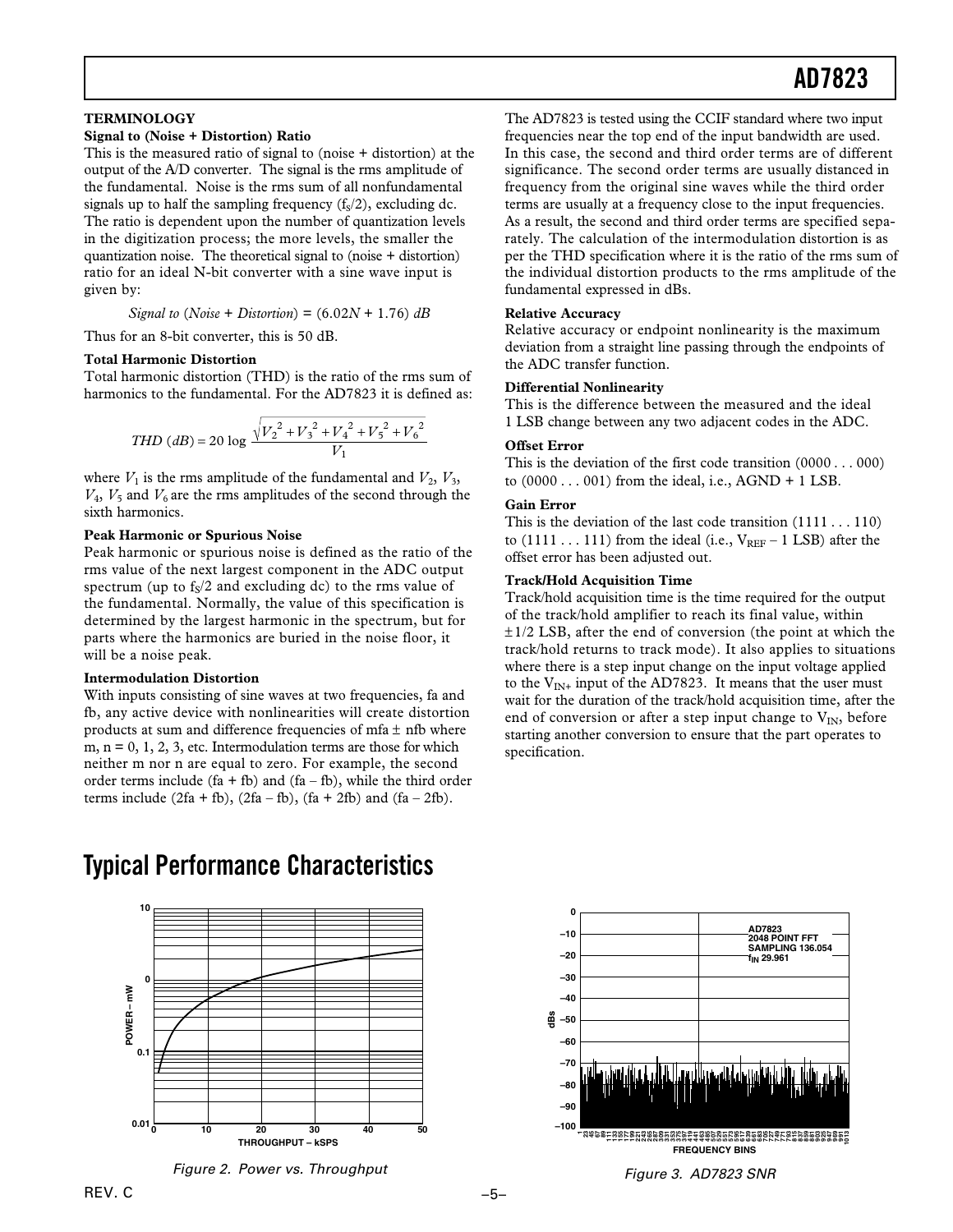# **CIRCUIT DESCRIPTION**

# **Converter Operation**

The AD7823 is a successive approximation analog-to-digital converter based around a charge redistribution DAC. The ADC can convert analog input signals in the range  $0 \text{ V}$  to  $V_{\text{DD}}$ . Figures 4 and 5 below show simplified schematics of the ADC. Figure 4 shows the ADC during its acquisition phase. SW2 is closed and SW1 is in Position A; the comparator is held in a balanced condition; and the sampling capacitor acquires the signal on  $V_{IN+}$ .



Figure 4. ADC Acquisition Phase

When the ADC starts a conversion (see Figure 5) SW2 will open, and SW1 will move to Position B causing the comparator to become unbalanced. The control logic and the charge redistribution DAC are used to add and subtract fixed amounts of charge from the sampling capacitor in order to bring the comparator back into a balanced condition. When the comparator is rebalanced, the conversion is complete. The control logic generates the ADC output code. Figure 11 shows the ADC transfer function.



Figure 5. ADC Conversion Phase

#### **TYPICAL CONNECTION DIAGRAM**

Figure 6 shows a typical connection diagram for the AD7823. The serial interface is implemented using two wires; the rising edge of *CONVST* enables the serial interface—see Serial Interface section for more details. VREF is connected to a well decoupled  $V_{DD}$  pin to provide an analog input range of 0 V to  $V_{DD}$ . When  $V_{DD}$  is first connected, the AD7823 powers up in a low current mode, i.e., power-down. A rising edge on the *CONVST* input will cause the part to power up—see Operating Modes. If power consumption is of concern, the automatic powerdown at the end of a conversion should be used to improve power performance. See Power vs. Throughput Rate section of the data sheet.



Figure 6. Typical Connection Diagram

#### **Analog Input**

Figure 7 shows an equivalent circuit of the analog input structure of the AD7823. The two diodes, D1 and D2, provide ESD protection for the analog inputs. Care must be taken to ensure that the analog input signal never exceeds the supply rails by more than 200 mV. This will cause these diodes to become forward biased and start conducting current into the substrate. The maximum current these diodes can conduct without causing irreversible damage to the part is 20 mA. The capacitor C2 is typically about 4 pF and can be primarily attributed to pin capacitance. The resistor R1 is a lumped component made up of the on resistance of a multiplexer and a switch. This resistor is typically about 125  $Ω$ . The capacitor C1 is the ADC sampling capacitor and has a capacitance of 3.5 pF.





The analog input of the AD7823 is made up of a pseudo differential pair,  $V_{IN+}$  pseudo differential with respect to  $V_{IN-}$ . The signal is applied to  $V_{IN+}$  but in the pseudo differential scheme the sampling capacitor is connected to  $V_{\text{IN}-}$  during conversionsee Figure 8. This input scheme can be used to remove offsets that exist in a system. For example, if a system had an offset of 0.5 V, the offset could be applied to  $V_{IN}$  and the signal applied to  $V_{IN+}$ . This has the effect of offsetting the input span by 0.5 V. It is only possible to offset the input span when the reference voltage ( $V_{REF}$ ) is less than  $V_{DD} - V_{OFFSET}$ .



Figure 8. Pseudo Differential Input Scheme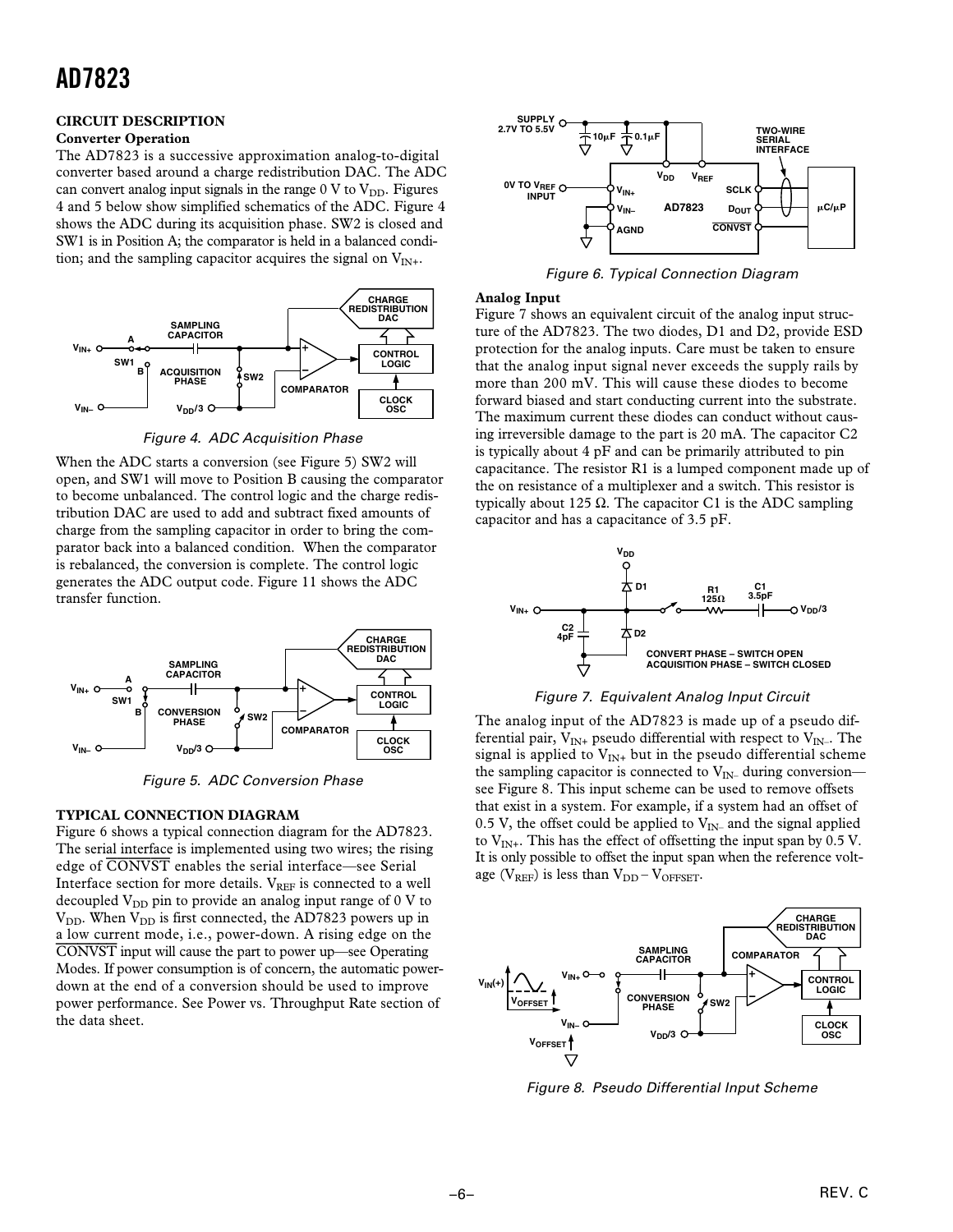When using the pseudo differential input scheme the signal on  $V_{IN}$  must not vary by more than a 1/2 LSB during the conversion process. If the signal on  $V_{IN}$  varies during conversion, the conversion result will be incorrect. For single ended operation,  $V_{IN}$ is always connected to AGND. Figure 9 shows the AD7823 pseudo differential input being used to make a unipolar dc current measurement. A sense resistor is used to convert the current to a voltage, and the voltage is applied to the differential input as shown.



Figure 9. DC Current Measurement Scheme

#### **DC Acquisition Time**

The ADC starts a new acquisition phase at the end of a conversion and ends on the falling edge of the *CONVST* signal. At the end of a conversion there is a settling time associated with the sampling circuit. This settling time lasts approximately 100 ns. The analog signal on  $V_{IN+}$  is also being acquired during this settling time; therefore, the minimum acquisition time needed is approximately 100 ns.

Figure 10 shows the equivalent charging circuit for the sampling capacitor when the ADC is in its acquisition phase. R2 represents the source impedance of a buffer amplifier or resistive network; R1 is an internal multiplexer resistance and C1 is the sampling capacitor.



Figure 10. Equivalent Sampling Circuit

During the acquisition phase, the sampling capacitor must be charged to within a 1/2 LSB of its final value. The time it takes to charge the sampling capacitor  $(t_{CHARGE})$  is given by the following formula:

$$
t_{CHARGE} = 6.2 \times (R2 + 125 \Omega) \times 3.5 \, pF
$$

For small values of source impedance, the settling time associated with the sampling circuit (100 ns) is, in effect, the acquisition time of the ADC. For example, with a source impedance (R2) of 10  $\Omega$ , the charge time for the sampling capacitor is approximately 2 ns. The charge time becomes significant for source impedances of 4.6 kΩ and greater.

## **AC Acquisition Time**

In ac applications it is recommended to always buffer analog input signals. The source impedance of the drive circuitry must be kept as low as possible to minimize the acquisition time of the ADC. Large values of source impedance will cause the THD to degrade at high throughput rates. In addition, better performance can generally be achieved by using an external 1 nF capacitor on  $V_{IN+}$ .

# **ADC TRANSFER FUNCTION**

The output coding of the AD7823 is straight binary. The designed code transitions occur at successive integer LSB values (i.e., 1 LSB, 2 LSBs, etc.). The LSB size is  $=$   $V_{REF}/256$ . The ideal transfer characteristic for the AD7823 is shown in Figure 11 below.



Figure 11. Transfer Characteristic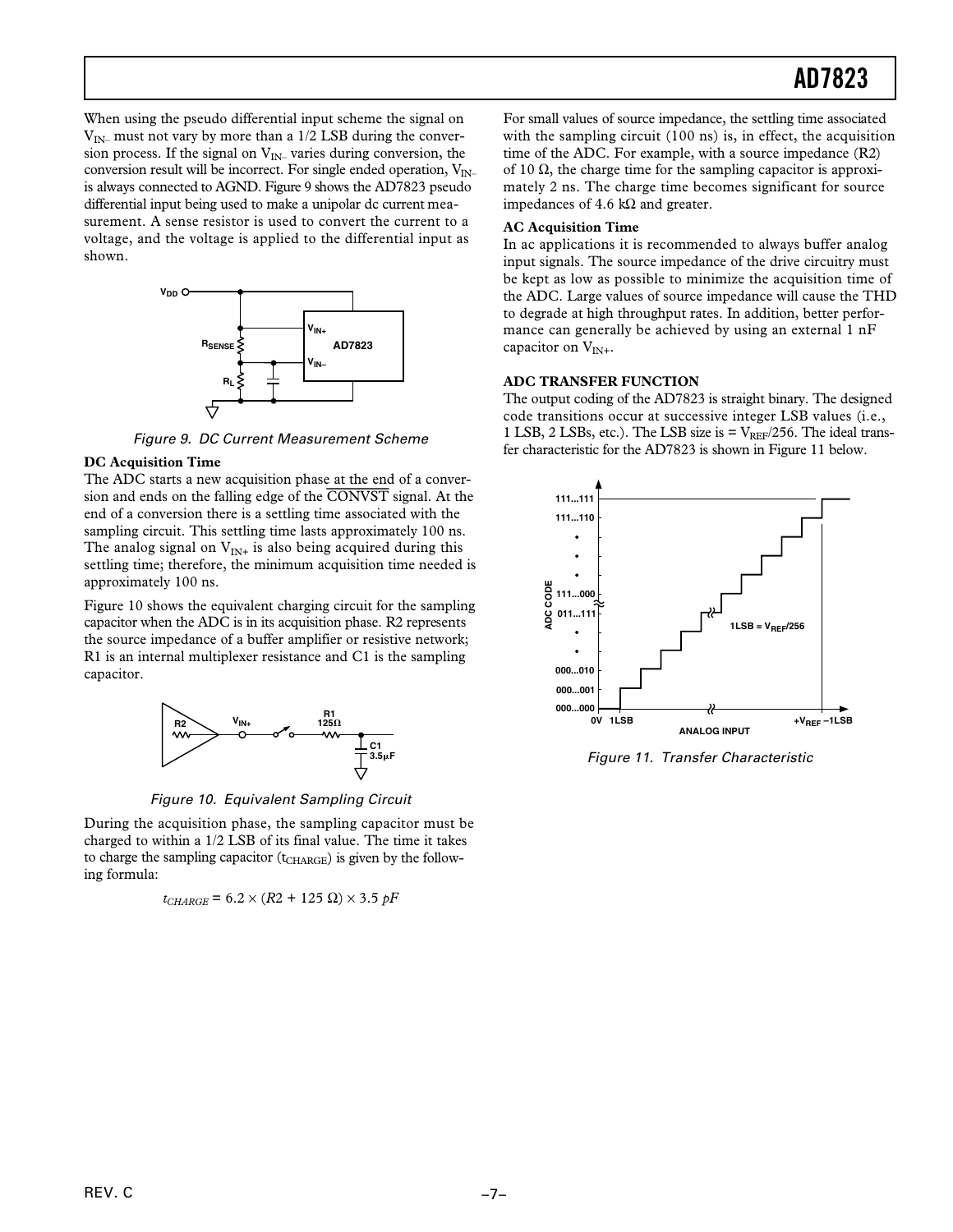# **POWER-UP TIMES**

The AD7823 has a 1.5 µs power-up time. When  $V_{DD}$  is first connected, the AD7823 is in a low current mode of operation. In order to carry out a conversion, the AD7823 must first be powered up. The ADC is powered up by a rising edge on the *CONVST* pin. A conversion is initiated on the falling edge of *CONVST*. Figure 12 shows how to power up the AD7823 when V<sub>DD</sub> is first connected or after the AD7823 is powered down using the *CONVST* pin.

Care must be taken to ensure that the *CONVST* pin of the AD7823 is logic low when  $V_{DD}$  is first applied.

![](_page_7_Figure_4.jpeg)

Figure 12. Power-Up Times

#### **POWER VS. THROUGHPUT RATE**

By operating the AD7823 in Mode 2, the average power consumption of the AD7823 decreases at lower throughput rates. Figure 13 shows how the automatic power-down is implemented using the *CONVST* signal to achieve the optimum power performance for the AD7823. The AD7823 is operated in Mode 2. As the throughput rate is reduced, the device remains in its power-down state for longer, and the average power consumption over time drops accordingly.

![](_page_7_Figure_8.jpeg)

Figure 13. Automatic Power-Down

For example, if the AD7823 is operated in a continuous sampling mode with a throughput rate of 10 kSPS, the power consumption is calculated as follows. The power dissipation during normal operation is 10.5 mW,  $V_{DD} = 3$  V. If the power-up time is 1.5 µs and the conversion time is 5 µs, then the AD7823 can be said to dissipate 10.5 mW for 6.5 µs (worst case) during each conversion cycle. If the throughput rate is 10 kSPS, the cycle time is 100 µs, and the average power dissipated during each cycle is  $(6.5/100) \times (10.5 \text{ mW}) = 683 \text{ µW}$ . Figure 2 shows a graph of Power vs. Throughput.

# **OPERATING MODES**

#### **Mode 1 Operation (High Speed Sampling)**

When the AD7823 is used in this mode of operation, the part is not powered down between conversions. This mode of operation allows high throughput rates to be achieved. The timing diagram in Figure 14 shows how this optimum throughput rate is achieved by bringing the *CONVST* signal high before the end of the conversion. It is recommended that the *CONVST* signal should go high within 3 µs of conversion starting. This ensures that the *CONVST* signal does not go high at the same time the part is attempting to power down. The AD7823 leaves its tracking mode and goes into hold on the falling edge of *CONVST*. A conversion is also initiated at this time and takes 4 µs typ to complete. At this point, the result of the current conversion is latched into the serial shift register, and the state of the *CONVST* signal is checked. The *CONVST* signal should be high at the end of the conversion to prevent the part from powering down.

![](_page_7_Figure_14.jpeg)

## Figure 14. Mode 1 Operation Timing

The serial port on the AD7823 is enabled on the rising edge of the *CONVST* signal–see Serial Interface section. As explained earlier, this rising edge should occur before the end of the conversion process if the part is not to be powered down. A serial read can take place at any stage after the rising edge of *CONVST*. If a serial read is initiated before the end of the current conversion process (i.e., at time "A"), then the result of the previous conversion is shifted out on the  $D_{\text{OUT}}$  pin. It is possible to allow the serial read to extend beyond the end of a conversion. In this case, the new data will not be latched into the output shift register until the read has finished. If the user waits until the end of the conversion process, i.e., 4 µs typ after falling edge of *CONVST* (Point "B"), before initiating a read, the current conversion result is shifted out.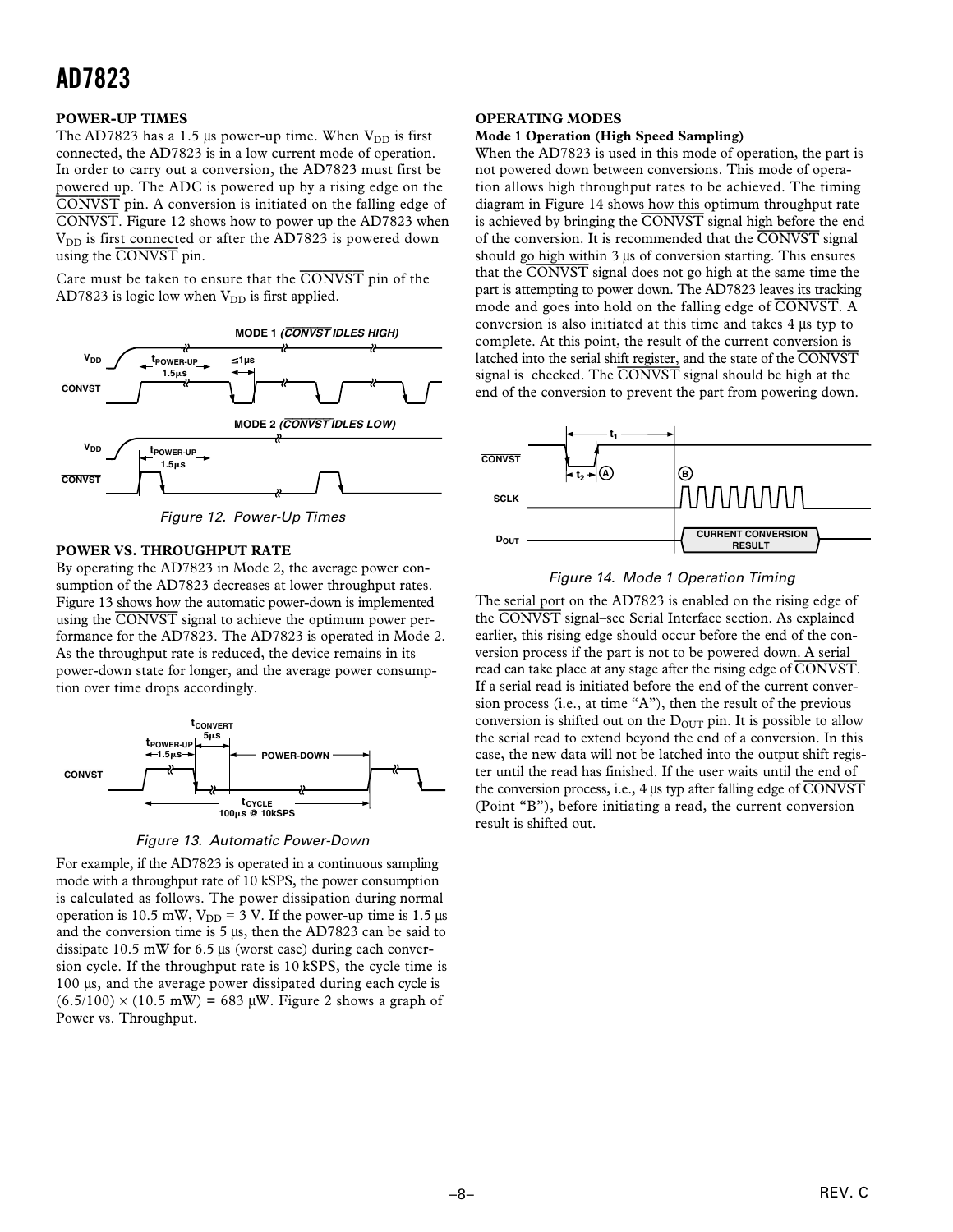#### **Mode 2 Operation (Automatic Power-Down)**

When used in this mode of operation, the part automatically powers down at the end of a conversion. This is achieved by leaving the *CONVST* signal low until the end of the conversion. The timing diagram in Figure 15 shows how to operate the part in this mode. If the AD7823 is powered down, the rising edge of the *CONVST* pulse causes the part to power up. When the part has powered up ( $\approx 1.5$  µs after the rising edge of  $\overline{CONVST}$ ), the *CONVST* signal is brought low, and a conversion is initiated on this falling edge of the *CONVST* signal. The conversion takes 5 µs max and after this time, the conversion result is latched into the serial shift register and the part powers down. Therefore, when the part is operated in Mode 2, the effective conversion time is equal to the power-up time  $(1.5 \mu s)$  and the SAR conversion time  $(5 \mu s)$ , i.e.,  $6.5 \mu s$ .

As in the case of Mode 1 operation, the rising edge of the *CONVST* pulse enables the serial port of the AD7823—see Serial Interface section. If a serial read is initiated soon after this rising edge (Point "A"), i.e., before the end of the conversion, then the result of the previous conversion is shifted out on pin  $D_{\text{OUT}}$ . In order to read the result of the current conversion, the user must wait at least 5 µs max after the falling edge of *CONVST* before initiating a serial read. The serial port of the AD7823 is still functional even though the AD7823 has been powered down. Note: A serial read should not cross the reset rising edge of *CONVST*.

Because it is possible to do a serial read from the part while it is powered down, the AD7823 is powered up only to do the conversion and is immediately powered down at the end of a conversion. This significantly improves the power consumption of the part at slower throughput rates—see Power vs. Throughput Rate section.

Note: Although the AD7823 takes 1.5 µs to power up after the rising edge of *CONVST*, it is not necessary to leave *CONVST* high for 1.5 µs after the rising edge before bringing it low to initiate a conversion. If the *CONVST* signal goes low before 1.5 µs in time has elapsed, the power-up time is timed out internally and a conversion is initiated. Hence the AD7823 is guaranteed to have always powered up before a conversion is initiated even if the *CONVST* pulsewidth is <1.5 µs. If the *CONVST* width is  $>1.5$  µs a conversion is initiated on the falling edge.

## **SERIAL INTERFACE**

The serial interface of the AD7823 consists of three wires, a serial clock input SCLK, serial port enable *CONVST* and a serial data output  $D_{\text{OUT}}$ , see Figure 16 below. The serial interface is designed to allow easy interfacing to most microcontrollers, e.g., PIC16C, PIC17C, QSPI and SPI, without the need for any gluing logic. When interfacing to the 8051, the SCLK must be inverted. The "Microprocessor Interface" section explains how to interface to some popular microcontrollers.

Figure 16 shows the timing diagram for a serial read from the AD7823. The serial interface works with both a continuous and a noncontinuous serial clock. The rising edge of the *CONVST* signal RESETS a counter, which counts the number of serial clocks to ensure the correct number of bits are shifted out of the serial shift registers. The SCLK is ignored once the correct number of bits have been shifted out. In order for another serial transfer to take place, the counter must be reset by the falling edge of the eighth SCLK. Data is clocked out from the  $D_{\text{OUT}}$ line on the first rising SCLK edge after the rising edge of the *CONVST* signal and on subsequent SCLK rising edges. The  $D<sub>OUT</sub>$  pin goes back into a high impedance state on the falling edge of the eighth SCLK. In multipackage applications, the *CONVST* signal can be used as a chip select signal. The serial interface will not shift data out until it receives a rising edge on the *CONVST* pin.

![](_page_8_Figure_10.jpeg)

Figure 15. Mode 2 Operation Timing

![](_page_8_Figure_12.jpeg)

Figure 16. Serial Interface Timing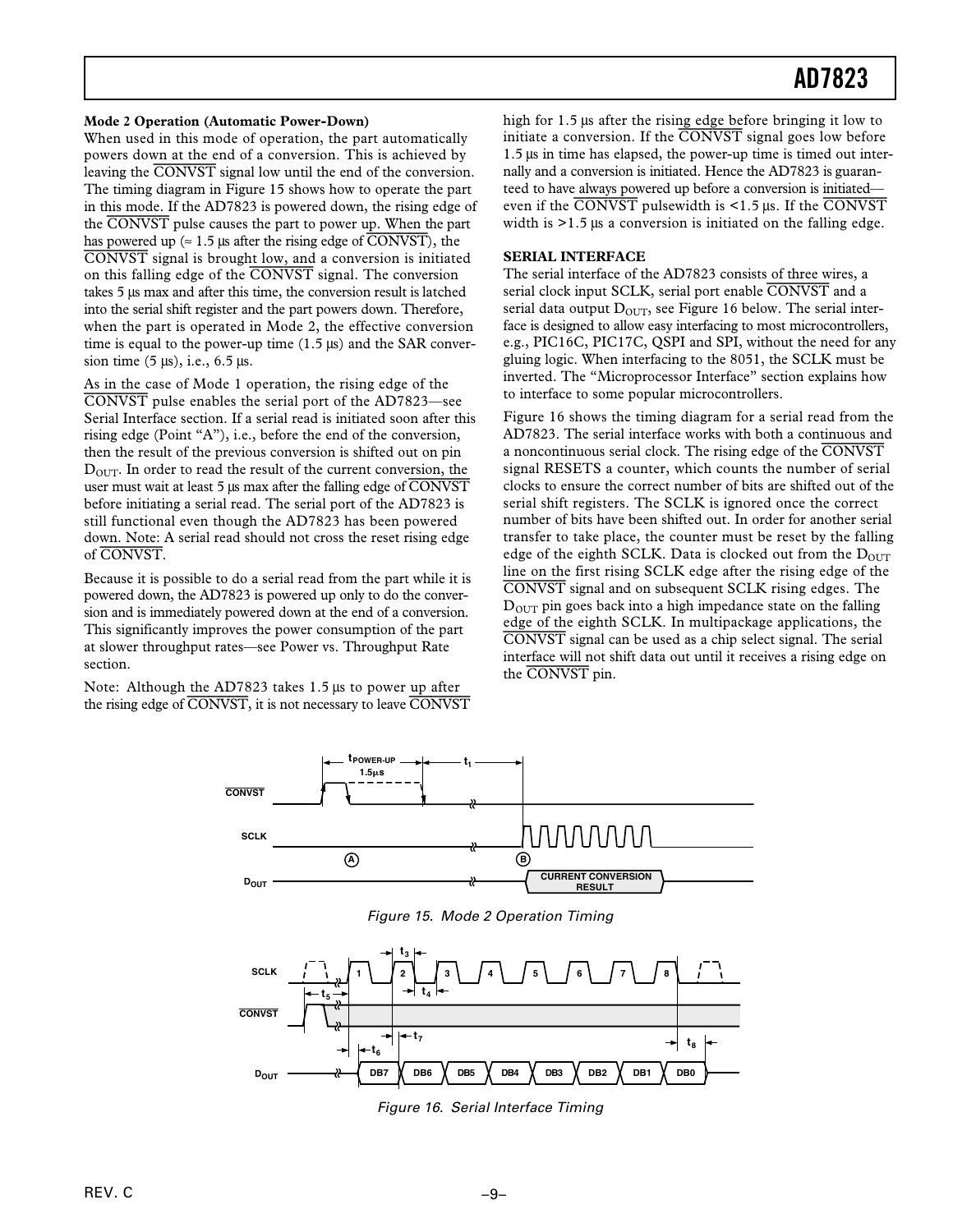# **MICROPROCESSOR INTERFACING**

The serial interface on the AD7823 allows the parts to be directly connected to a range of many different microprocessors. This section explains how to interface the AD7823 with some of the more common microcontroller serial interface protocols.

## **AD7823 to PIC16C6x/7x**

The PIC16C6x Synchronous Serial Port (SSP) is configured as an SPI Master with the Clock Polarity Bit  $= 0$ . This is done by writing to the Synchronous Serial Port Control Register (SSPCON). See *PIC16/17 Microcontroller User Manual*. Figure 17 shows the hardware connections needed to interface to the PIC16/PIC17. In this example I/O port RA1 is being used to pulse *CONVST* and enable the serial port of the AD7823.

![](_page_9_Figure_5.jpeg)

**\*ADDITIONAL PINS OMITTED FOR CLARITY**

Figure 17. Interfacing to the PIC16/PIC17

#### **AD7823 to MC68HC11**

The Serial Peripheral Interface (SPI) on the MC68HC11 is configured for Master Mode (MSTR = 0), Clock Polarity Bit  $(CPOL) = 0$ , and the Clock Phase Bit  $(CPHA) = 1$ . The SPI is configured by writing to the SPI Control Register (SPCR)—see *68HC11 User Manual*. A connection diagram is shown in Figure 18.

![](_page_9_Figure_10.jpeg)

**\*ADDITIONAL PINS OMITTED FOR CLARITY**

Figure 18. Interfacing to the MC68HC11

# **AD7823 to 8051**

The AD7823 requires a clock synchronized to the serial data; therefore, the 8051 serial interface must be operated in Mode 0. In this mode serial data enters and exits through RXD, and a serial clock is output on TXD (half duplex). Figure 19 shows how the 8051 is connected to the AD7823. Here, because the AD7823 shifts data out on the rising edge of the serial clock, the serial clock must be inverted.

![](_page_9_Figure_15.jpeg)

**\*ADDITIONAL PINS OMITTED FOR CLARITY**

Figure 19. Interfacing to the 8051 Serial Port

It is possible to implement a serial interface using the data ports on the 8051 (or any microcontroller). This would allow direct interfacing between the AD7823 and 8051 to be implemented without the need for any "gluing" logic. The technique involves "bit banging" an I/O port (e.g., P1.0) to generate a serial clock and using another I/O port (e.g., P1.1) to read in data, see Figure 20.

![](_page_9_Figure_19.jpeg)

**\*ADDITIONAL PINS OMITTED FOR CLARITY**

Figure 20. Interfacing to the 8051 Using I/O Ports